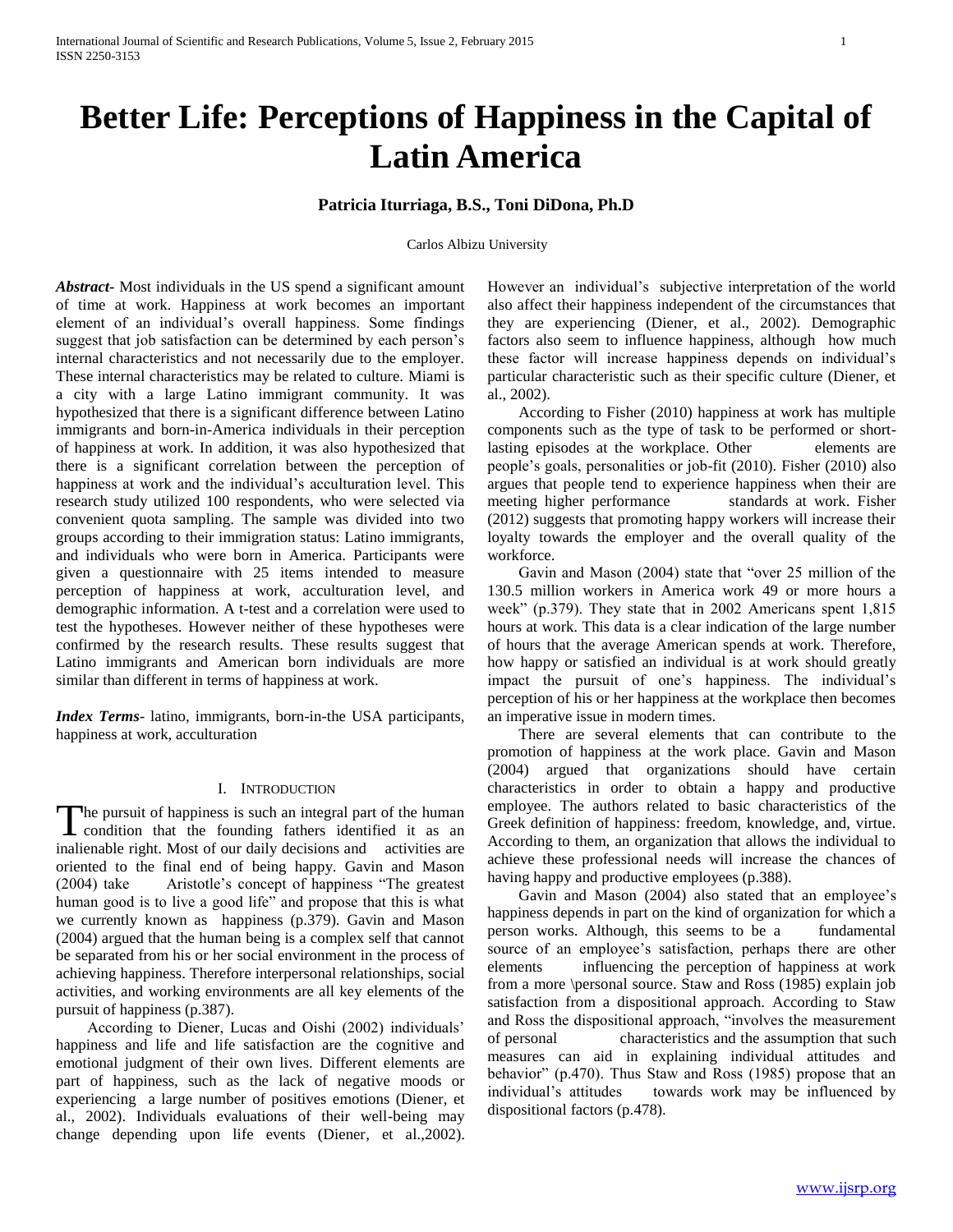This perspective leads to the question: to what extent do an individual's characteristics or social factors influence their perception of happiness at work. According to Stay and Ross (1985), an individual's job attitudes can be evidence of socially learned answers or reactions to different events. This idea opens a window to a wide variety of factors that may influence the individual's attitude towards specific jobs and his or her perception of happiness. If individual characteristics or social factors do in fact influences happiness at work, them diversity in the workplace may be a critical factor as well.

 Ethnic diversity characterizes multiple employment sectors in America. Miami is a city with one of the most ethnically varied workplaces in America. According to Resnick (1988) Miami's demographics, social environment, and language have suffered deep transformations since 1959 due to continued waves of immigration from Cuba, and other non-Anglo countries (p.89).

 Mohl (2013) suggests that the population of Florida is compounded by North American retirees, black immigrants from the Caribbean, Jewish people, Italians, Cubans, Nicaraguans, and immigrants from other areas of the Caribbean Basin (p.60). Immigration related issues are the frequent use of languages other than English, especially Spanish, as common practice in Miami. According to Resnick (1988), Spanish is commonly used in Miami at the workplace, as an aid for the incoming Hispanic immigrants, in the family context (especially among Cubans, whose children born in the USA are mainly bilingual), and to a certain extent in local governmental and political affairs (p.89). This certainly reflects the powerful impact of Hispanics in Miami. It is logical to believe that other ethnic groups have also influenced the social life of this city.

 Since Miami has such high Latin immigration, important factors of the economy of the city are related to companies trading with Latin America, investors and businessmen, and the constant flow of Latin American tourists. As per Resnick (1988), around the year of 1979 the number of multinational corporations that had founded their headquarters in Miami exceeded 80.

 As previously stated happiness at work or, work satisfaction, has been approached from a situational and a dispositional perspective. The situational approach relates to task characteristics, wage, and other workplace issues. Gavin and Mason (2004) propose that when the workers are provided with a meaningful workplace they will tend to be more productive and happy (p.381). These authors place an important relationship between the happiness at work and the overall individual's happiness. The idea that an individual cannot be truly happy if he or she is not happy at work was sustained by Gavin and Mason (2004). Gavin and Mason (2004) alert that recently, productivity has taken precedence over workers' happiness and wellbeing (p.390). According to Gavin and Mason, working in fine organizations is essential in order to reach happiness.

 On the other hand, Near, Rice and Hunt (1978) propose that individual's job satisfaction will depend on his or her overall life satisfaction (p.261). Weaver (1978) suggests that job satisfaction would not be the main cause of most employees' happiness (p.839).

 Staw and Ross (1985) defend the dispositional approach suggesting that individuals' attitudes towards work are learned responses to wide range of previous social experiences (p.471). According the Staw and Ross (1985) the individual may have developed positive or negative attitudes towards work due to other jobs or family experiences (p.471). Staw (1986) points out that although individuals may be concerned about the characteristics of their job, satisfaction is more closely related to their unique way of interpreting the world (p.44). Therefore, Staw (1986) suggests that an individual who is predisposed to be happy will perceive his or her job situations very differently from an individual who is negatively predisposed (p.44). Staw's (1986) findings suggest that people's attitudes towards work were stable over time, even when people changed employers and occupations (p.44). He proposes that an individual who is unhappy in a workplace is likely to be unhappy in another work environment, even if is better (p.44).

 Staw et al. (1986) stated, "affective disposition is a significant predictor of job satisfaction" (p.69). Here Staw et al. (1986) proposes to define affective disposition as "internal cues" that modify how individuals interpret and act upon their workplace (p.72).

 It is also very important for this study to acknowledge the particular characteristics of Miami and its workforce. Nissen and Russo (2006) point out that Miami that has a large number of immigrants, who mostly work in the industries of service, tourism, and business with Latin America (p.123). Another important aspect of the city is its varied demographics. It is mentioned by Nissen and Russo (2006) that Miami has attracted immigrants from all Latin America (Central and South America), the Caribbean Isles (Haiti, Cuba, Dominican Republic, Puerto Rico, Jamaica, and the Bahamas); other residents of the city are African Americans, European-Americans and Jews (p.124).

 According to Nissen and Russo (2006) the Hispanic population in Miami is exceptional; most of them Cubans, Centro and South Americans differing from the rest of the country where the majority of Hispanics are Mexicans (p.124). Nissen and Russo (2006) state that, in Miami, the majority of occupations are not in the management or professional fields, but they are highly concentrated in the service industry (p.125). Nissen and Russo further note that in general, wages in Miami are lower than in the rest of the United States (p.125).

 It is also important to note that in Miami the use of languages other than English is common. According to Resnick (1988) not knowing Spanish is perceived by many as an unjust barrier since bilingual skills are required for many positions (p.91). Resnick (1989) notes that in Miami, unlike the rest of the USA, immigrants have a unique loyalty to their language of origin, which is predominantly seen among the Cuban community (p.100).

 Another important factor that needs to be consider is the changes that the immigrant goes through as a result of adapting to the new land. This individual brings with him a language, traditions, values that belong to his homeland. The psychological and cultural transformations that an individual experiences when encountering the new culture is known as acculturation (Sam & Berry, 2010).

 According to Sam and Berry (2010) people acculturate and adapt to the new environment in diverse ways. However those who are able to keep their original culture and be a part of the new one, have a better adaption than those who chose one the cultures or none of them (Sam & Berry,2010).The concept of adaptation refers to changes that people experience in the process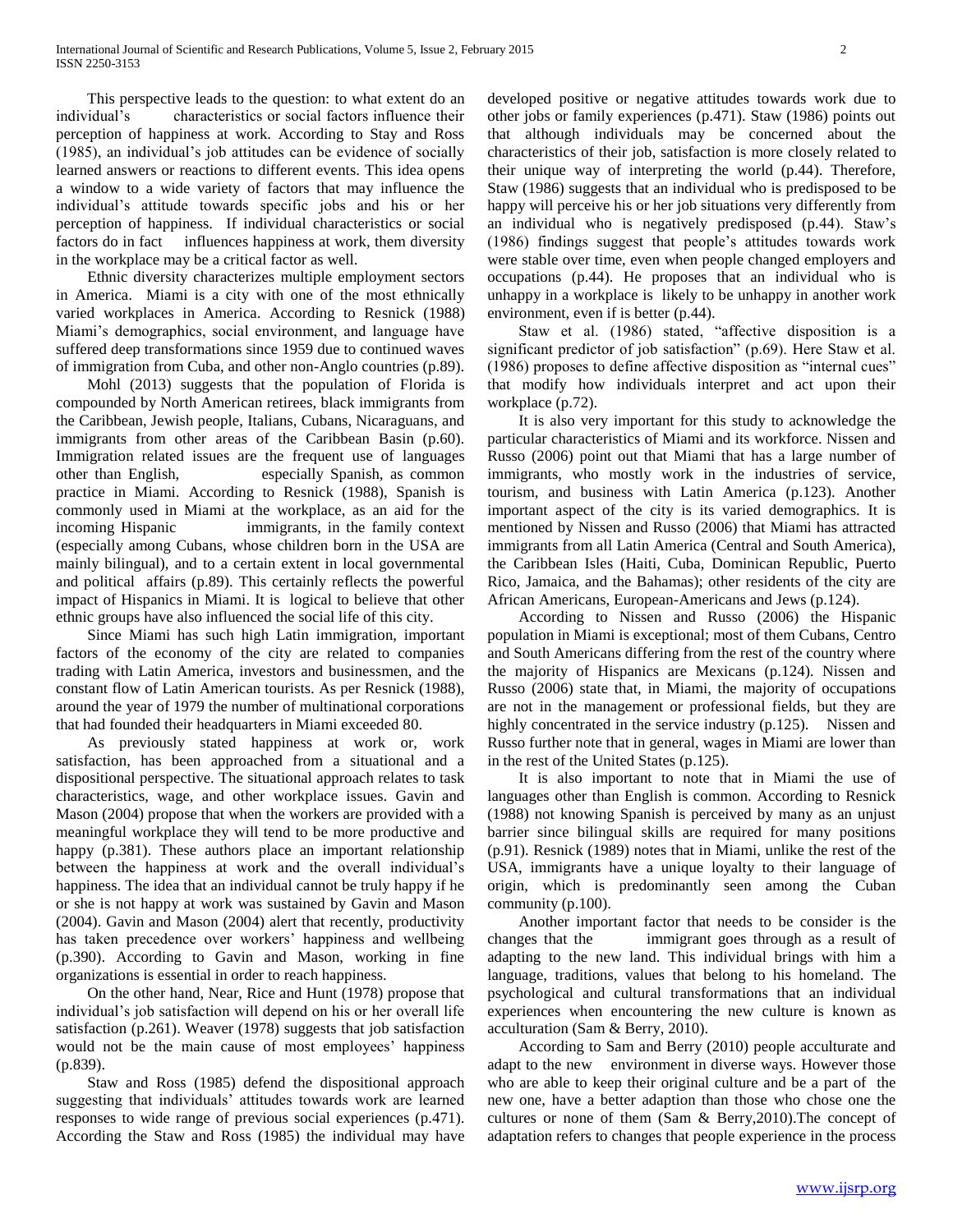of meeting environmental requirements (Berry,1997). One possibility during this adaptive process is that the individual can highly assimilate the environment or integrate it with his original culture (Berry,1997). In another scenario the immigrant can display segregational and marginal behaviors due to an internal conflict created by the acculturation process (Berry,1997). According to Berry (1997) these behaviors lead to acculturative stress.

 Berry (1997) states that immigrants, on a group-level, suffer different transformations while acculturating. These changes can go deeply enough to shift languages, religion, and values (Berry, 1997). According to Berry (1997) different pre-existing factors may affect the acculturation process, variables such as: immigration age, level of education, gender, or how different cultures are can have an impact.

 One of many challenges for Latino immigrants is the exposure to a new language. The lack of this skill represents a big obstacle for the immigrant. Learning the new language is part of the acculturation process. According to Ahadi and Puente-Diaz (2011), fluency in both native and host languages is an indicator of acculturation. Bilingualism shows that the individual has been able to integrate elements of their original culture with new one (Ahadi & Puente-Diaz, 2011). Ahadi and Puente-Diaz advised that although monolingualism in the new culture's language is uncommon, it can be used as indicator of acculturation level in immigrant's children. It would be a sign of a high acculturation level and the vanishing of the native culture to a certain extent (Ahdi &Puente-Diaz, 2011).

 Another variable that needs to be taken into account is if the individual comes from a culture that is individualistic or collectivistic. This will play a role during the acculturation process. Gomez (2003) indicates that this process impacts the individual's values. Gomez (2003) also suggests that work attributes preferences will be influenced by collectivism and individualism. As per Mollol, Holtom and Lee (2007) individuals from a collectivistic culture, like Hispanics, will feel obligate to help economically to their extended family.

 It is likely that individuals born in America would have a different perception of happiness at the workplace than their Latino immigrant coworkers. In a city like Miami, it is important to know if Latino immigrants and natives perceive happiness at the workplace in the same way. This is the main purpose of this study. This study has two hypotheses. The first one, states that there is a significant difference between Latino immigrants and American born individuals in their perception of happiness at work. The second proposes that there is a significant correlation between perception of happiness at the workplace and level of acculturation

## II. METHOD

## **Participants**

 This study had a total of a hundred participants. The sample was divided in two equal groups. The first group was composed of individuals who were born and raised in the United States. The second group was individuals who were born in a country other than the United States, and who immigrated to the United States. All participants were full time employees and 18 years of age or older.

 The subgroup of immigrants had a higher number of male individuals (34 participants), while the group of individuals born in the USA the number of male participants was significantly lower (16 participants). The average age of the immigrant participants was 41 years old, with oldest participant being 67 and the youngest 23. While the average age of individuals born in the USA was 32 years old. The oldest individual in this group was 66 and the youngest 19 years old.

 In the immigrant subgroup level of education was well distributed, two participants with no educational degree, 7 respondents with a High School degree, 25 with a College degree and 16 with Graduate diplomas. The majority of the immigrant participants worked in entry level positions (N=25), with 12 respondents were employed as supervisors, 7 as managers, one with an upper management position and one executive director. One immigrant participant did not select any of the given choices, and wrote "team leader" instead. Also, three participants of this group left this item in blank.

 The American born group was integrated by one participant with no educational degree, 10 with a High School diploma, 36 with College and 3 with Graduate degrees. In terms of level of employment entry level positions were the most common  $(N=37)$ , there were few supervisors  $(N=4)$ , managers  $(N=5)$ , only one respondent in an upper management position, and 3 executives directors..

 The immigrants who participated in this study were from Central, South America and the Caribbean. There were 7 participants from Central America, 13 South Americans, and 30 from the Caribbean. Immigrants from the Caribbean represent the 60% of this group (see Figure 1). The average age at immigrate of this group was 21 years old, with an age range of 61. The earliest age of immigration of this group was one year old and the oldest 62.

 The American born participants were 12 White American individuals, 4 African American, 31 Latinos and 4 that selected other as their ethnicity. One participant selected both, Latino and White American as ethnicity. This participant's grandparents had emigrated from South America. Out of these 50 participants, 28 stated that either their parents or grandparents had emigrated from the Caribbean, Central and South America.

### III. INSTRUMENTATION

 The researcher created a Likert Scale Questionnaire in order to measure happiness in the workplace and acculturation level. The questionnaire also collected important demographic data. The questionnaire's content was influenced by numerous articles described in the literature review ( e.g. Gavin & Mason, 2004; Staw, 1986; Ross & Staw, 1985; Resnick, 1988). Statements were designed to be simple and clear in order to facilitate understanding for all participants. The instrument was designed to have strong face validity.

 The questionnaire was composed of three sections. The first one was oriented to measure the individual's happiness at work. It has ten items, one of which is a reversed scored (item 3) to control biases. Participants were instructed to indicate how strongly they agree or disagree with each statement by selecting a number from 1 to 5 (ranging from 1 "strongly disagree" to 5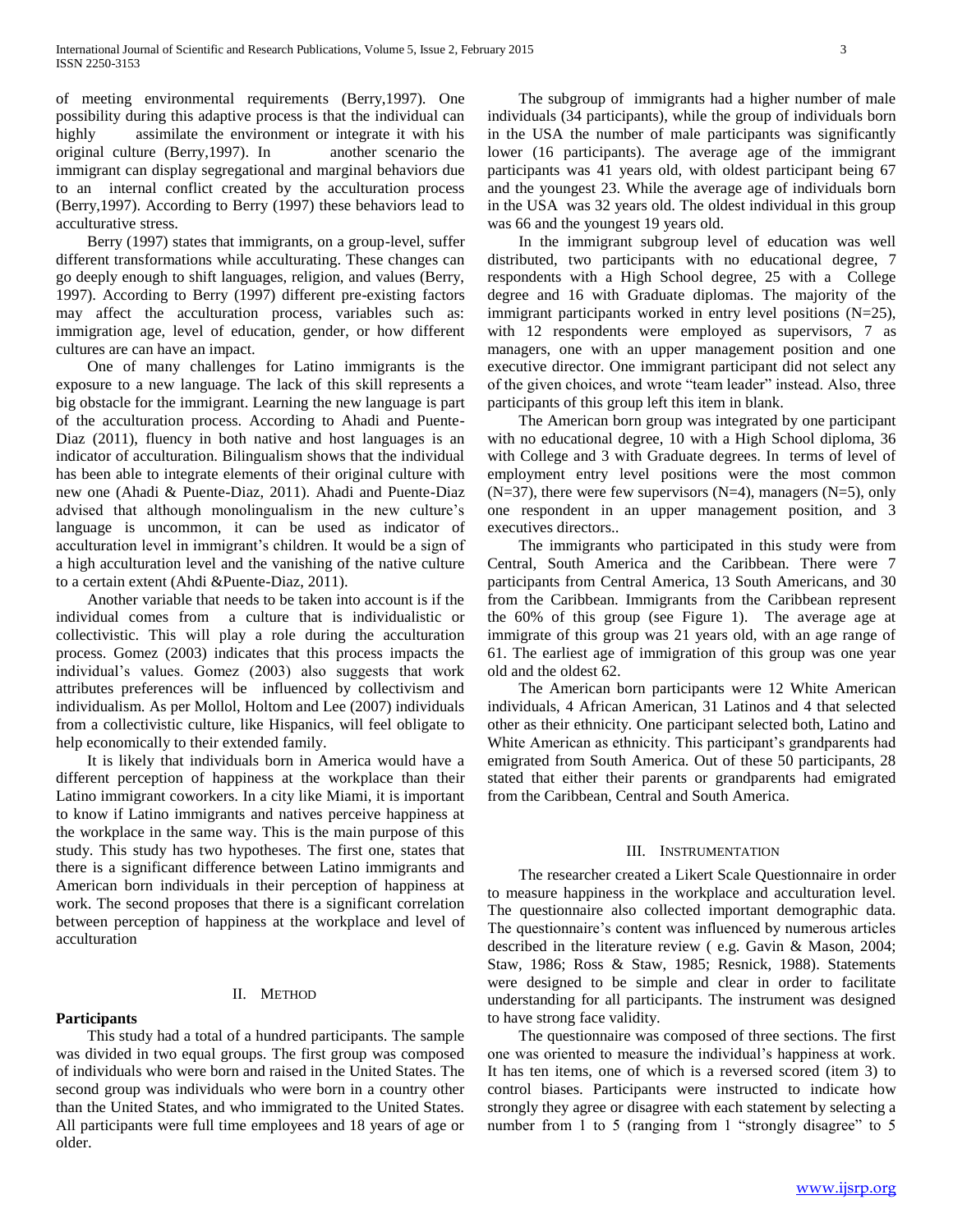"strongly agree"). A maximum score of happiness at work was 50 and a minimum was 10.

 The second part of the questionnaire consisted of five items designed to measure acculturation level. This part of the questionnaire has two reversed scored items (items 3 and 5). This questionnaire has a maximum score for acculturation level of 25 and a minimum score of 5 as a minimum score. Finally, the questionnaire included a demographic section, which is composed of ten items.

### IV. PROCEDURES

 The researcher selected participants via a convenient quota sampling strategy in the community of Miami. The researcher went to commercial plazas, colleagues' workplaces, and a local university. The researcher approached all potential subjects personally, and made note of the number of individuals who refused to participate. This was done for the purpose of calculating the response rate. Only two individuals refused to participate. Therefore the response rate for this survey was 98%. Participants were then given the research questionnaire. Informed consent was obtained prior to participation. The data was collected once the participants have completed the questionnaire. The completed questionnaires were placed in a large manila envelope labeled results. This was done in order to assure the anonymity of the responses. The completed surveys were kept in a locked drawer of the researcher's desk. Only the primary researcher and her supervisor had access to the collected data.

#### V. DATA ANALYSIS

 This study presented two hypotheses. The first one stated that there is a significant difference between Latino immigrants and non-immigrants in their perception of happiness at work. A T-Test was implemented by the research to test the first hypothesis. The second hypothesis proposed that there is a significant correlation between perception of happiness at work and level of acculturation. Then, a correlation was the chosen method to test the second hypothesis.

 The variables involved in this study are: immigration status (immigrants vs. individuals born in the USA), perception of happiness at workplace, and acculturation level. Immigrant vs. individual born in the USA (immigration status) is considered an independent variable (IV) in this study, since it is supposed to affect an individual's perception of happiness at work. The acculturation level in this study is an IV because it is thought to influence the individual's perception of happiness at the workplace. Perception of happiness at the workplace is considered to be the dependent variable (DV) since it is the measured phenomenon. Other variables presented in this study are age and gender.

## VI. RESULTS

 The immigrant group had a lower happiness at work score  $(M=35.18, SD= 5.42)$  than their American born peers  $(M=36.44,$ SD= 5.50). The researcher analyzed the data in order to answer the question proposed by the first hypothesis with a t-test. The ttest results did not show a significant difference between these groups ( $P(T \le t)$  two-tail 0.2512, t Critical two tail 1.9844). The results failed to reject the Ho (see table 1).

 As expected immigrant participants also scored lower on acculturation level ( $M = 17.4$ , SD=2.157, max. score =23, min. score=13) compared to American born participants (M=19.02, SD=2.075, max. score 24, min. score=15). For the second hypothesis, the researcher conducted correlations. No significant correlation was found between happiness at work and acculturation for immigrants( r=0.25). Likewise there was not a significant correlation between happiness at work and level of acculturation for American born participants (r=-0.20) (see table 2).

#### VII. CONCLUSIONS

 According to the results obtained it seems like there is not a significant difference between immigrants and American-born individuals in their perception of happiness at work. The results also suggest that there is not a significant correlation between acculturation level and happiness at work for either immigrants or American born employees.

 According to these results it is logical to assume that equal incentives or rewards strategies may be used to motivate Latino and American-born employees. Since there is not a significant difference between these groups, same retain strategies to promote employees' loyalty to the organization could be used for both groups. These results also may suggest that Latino and American-born employee experience similar job satisfaction in Miami.

 It is important to keep in mind that these results may be unique for Miami due to its demographic characteristics. The results may also suggest that due to the large number of immigrants that have moved to Miami during several generations the environmental demands are not very high for the immigrant individual compared to other cities in the country. As a result of different waves of Latino immigration that Miami has received throughout the years many employees who are born in the USA are Latino immigrant descendants. Taking into account the place that Latinos have in the city's demographics significant part of Miami's workforce are Latino immigrants and Latino immigrant descendants. Based on the on the results of this study these subgroups may not have very different job expectations and satisfaction.

 It is important to consider that this study was conducted using a convenient quota sampling strategy, which could have biased the obtained results. Also, the analyzed problem could have been approached using a more elaborated instrument and measurements. There is the possibility that extraneous variables have escaped the researcher's control, influencing results. One variable could be gender (males very significantly dominant in the immigrant group, whereas American born participants where mostly women). It is important to consider that 56% of participants stated that either their parents or grandparents had immigrated from Latin American. This could be a significant bias since these American born participants could be more culturally close to the immigrant participants than other American born participants.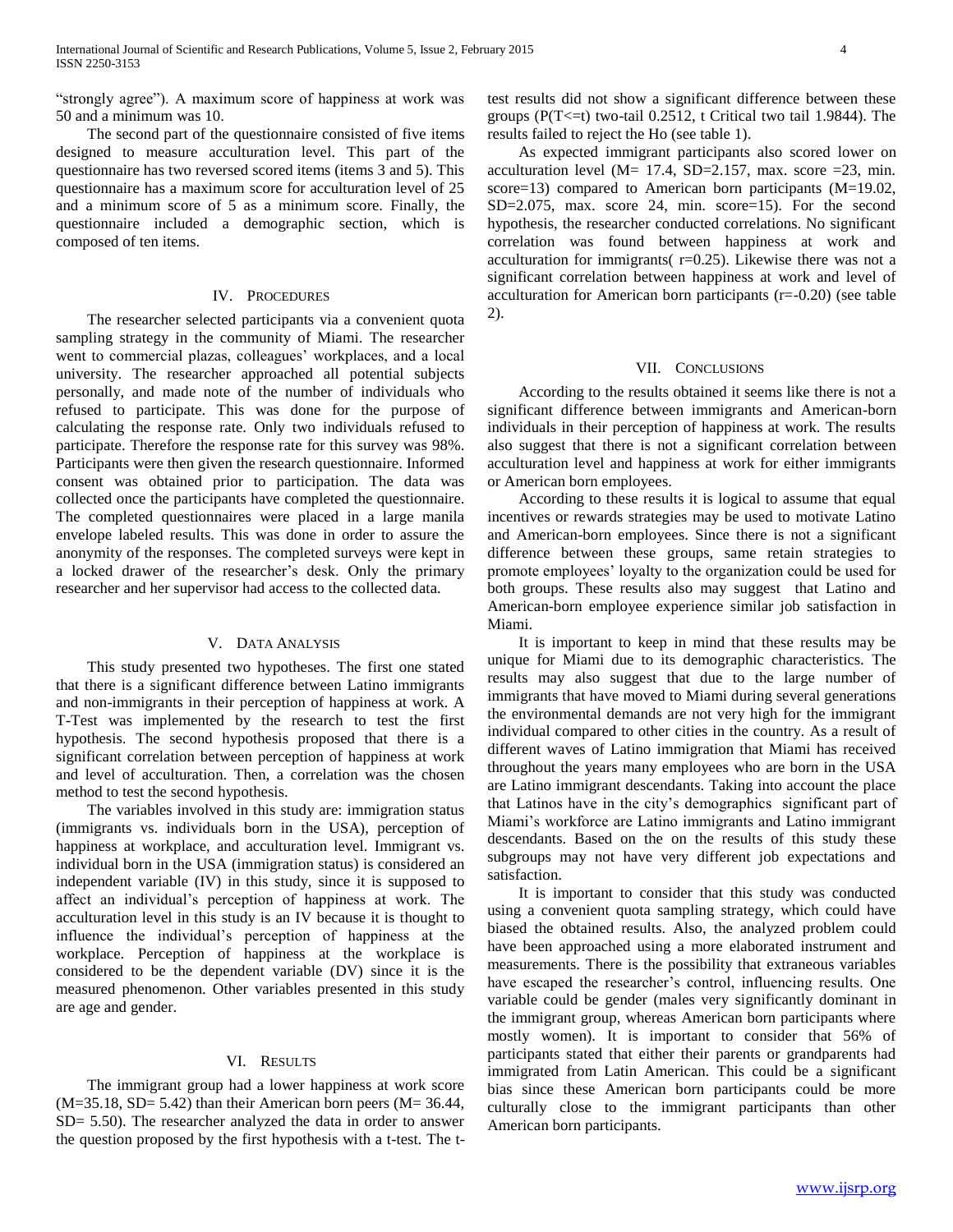International Journal of Scientific and Research Publications, Volume 5, Issue 2, February 2015 5 ISSN 2250-3153

 Although, the results did not prove researcher's hypothesis this study aims to encourage future research regarding happiness at work and level of acculturation. There are more answers to be found in this gap in the literature.

#### **REFERENCES**

- [1] Ahadi, S. A., & Puente-Diaz, R. (2011). Acculturation, personality, and psychological adjustment. Psychological Reports, 109(3), 842-862.
- [2] Berry, J. W. (1997). Immigration, acculturation, and adaptation. Applied Psychology:An International Review, 46, 5-68
- [3] Diener, E., Oishi, S., & Lucas,R. E. (2002). Subjective well-being: The science of happi-ness and life satisfaction. In C.R. Snyder & S.J. Lopez (Ed.), Handbook of Positive Psychology. Oxford and New York : Oxford University Press.
- [4] Fisher, C. D. (2010). Happiness at work. International Journal of Management Reviews, 12, 384-412.
- Gavin, J., & Mason, R. (2004). The virtuous organization: The value of happiness in the workplace. Organizational Dynamics, 379-392.
- [6] Gomez, C. (2003). The relationship between acculturation, individualism/collectivism, and job attribute preferences for hispanic mbas. Journal of Management Studies.
- [7] Mohl, R. (2013). Ethnic Transformations in Late-Twentieth-Century in Florida.
- [8] Mallol, C. M., Holtom, B. C., & Lee, T. W. (2007). Job embeddedness in a culturally di-verse environment. Journal of Business Psychology.
- [9] Near, J., Rice, R., & Hunt, R. (1978). Work and extra-work correlates of life and job sat-isfaction. Academy of Management Journal, 248-264.
- [10] Nissen, B., & Russo, M. (2006). Building a movement: Revitalizing labor in Miami. Working USA:The Journal of Labor and Society, 123-139.
- [11] Resnick, M. (1988). Beyond the ethnic community:Spanish language roles and mainte-nance in Miami. Int'nl. J. Soc. Lang. , 89-104.
- [12] Ross, J., & Staw, B. (1985). Stability in the midst of change: A dispositional approach to job attitudes. Journal of Applied Psychology, 469-480.
- [13] Sam, D. L., & Berry, J. W. (2010). Acculturation: when individuals and groups of differ-ent cultural backgrounds meet. Perspective on Psychological Science, 5(4), 472-481.
- [14] Staw, B. (1986). Organizational psychology and the pursuit of the happy/productive worker. The Regents of the University of California.
- [15] Staw, B., Bell, N., & Clausen, J. (1986). The dispositional approach to job attitudes: A lifetime longitudinal test. Administrative Science Quartertly, 56-77.

#### AUTHORS

**First Author** – Patricia Iturriaga, B.S, Carlos Albizu University **Second Author** – Toni DiDona, Ph.D, Carlos Albizu University

#### **Table 1**

t-Test: Two-Sample Assuming Unequal Variances

|                                     | Happiness<br>Immigrants | at |  | Work Happiness at Work Individuals<br>Born in USA |
|-------------------------------------|-------------------------|----|--|---------------------------------------------------|
| Mean                                | 35.18                   |    |  | 36.44                                             |
| Variance                            | 29.37510204             |    |  | 30.21061224                                       |
| <b>Observations</b>                 | 50                      |    |  | 50                                                |
| <b>Hypothesized Mean Difference</b> | $\theta$                |    |  |                                                   |
| df                                  | 98                      |    |  |                                                   |
| t Stat                              | $-1.154209042$          |    |  |                                                   |
| $P(T \le t)$ two-tail               | 0.251221403             |    |  |                                                   |
| t Critical two-tail                 | 1.984467404             |    |  |                                                   |